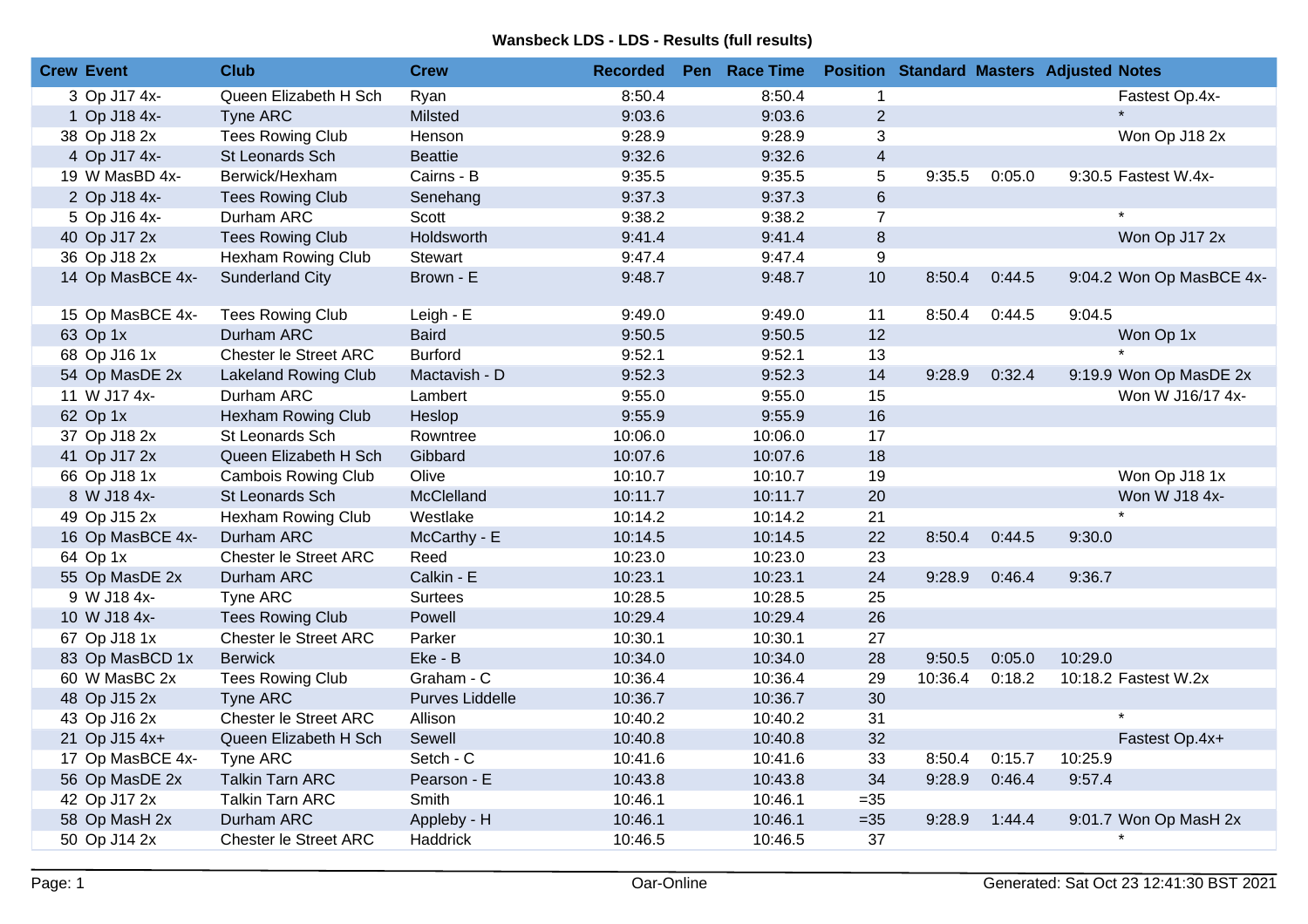## **Wansbeck LDS - LDS - Results (full results)**

| <b>Crew Event</b> |                  | <b>Club</b>                  | <b>Crew</b>       | <b>Recorded</b> | Pen Race Time |       |         |        | <b>Position Standard Masters Adjusted Notes</b> |
|-------------------|------------------|------------------------------|-------------------|-----------------|---------------|-------|---------|--------|-------------------------------------------------|
|                   | 12 W J17 4x-     | St Leonards Sch              | De Souza Etchells | 10:47.0         | 10:47.0       | 38    |         |        |                                                 |
|                   | 13 W J16 4x-     | Queen Elizabeth H Sch        | Ferguson          | 10:48.0         | 10:48.0       | 39    |         |        |                                                 |
|                   | 84 Op MasBCD 1x  | <b>Berwick</b>               | Black - D         | 10:54.6         | 10:54.6       | 40    | 9:50.5  | 0:33.5 | 10:21.1 Won Op MasBCD 1x                        |
|                   | 39 Op J18 2x     | Tyne ARC                     | Hulse             | 10:56.3         | 10:56.3       | 41    |         |        |                                                 |
|                   | 35 Op J18 2x     | Tyne ARC                     | Dalby             | 10:59.6         | 10:59.6       | 42    |         |        |                                                 |
|                   | 32 W J14 4x+     | Tyne ARC                     | Lancon            | 10:59.9         | 10:59.9       | 43    |         |        | Won W J14 4x+                                   |
|                   | 46 W J16 2x      | Hexham Rowing Club           | Littler           | 11:03.0         | 11:03.0       | 44    |         |        | Fastest W Junior 2x                             |
|                   | 6 W 4x-          | <b>Cambois Rowing Club</b>   | <b>Bland</b>      | 11:04.2         | 11:04.2       | 45    |         |        | $\star$                                         |
|                   | 79 Op J14 1x     | Chester le Street ARC        | Cleugh            | 11:05.0         | 11:05.0       | 46    |         |        | $\star$                                         |
|                   | 78 Op J15 1x     | <b>Tees Rowing Club</b>      | Murphy            | 11:05.3         | 11:05.3       | 47    |         |        | $\star$                                         |
|                   | 47 W J16 2x      | St Leonards Sch              | Atkinson          | 11:10.8         | 11:10.8       | 48    |         |        |                                                 |
|                   | 18 Op MasBCE 4x- | <b>Chester le Street ARC</b> | Johnson - C       | 11:10.9         | 11:10.9       | 49    | 8:50.4  | 0:15.7 | 10:55.2                                         |
|                   | 44 W J18 2x      | Hexham Rowing Club           | Nicholson         | 11:13.5         | 11:13.5       | 50    |         |        | $\star$                                         |
|                   | 85 Op MasBCD 1x  | <b>Tynemouth Rowing Clu</b>  | Appleby - C       | 11:20.4         | 11:20.4       | 51    | 9:50.5  | 0:16.8 | 11:03.6                                         |
|                   | 88 Op MasFGH 1x  | <b>Cambois Rowing Club</b>   | Freeman - G       | 11:22.1         | 11:22.1       | 52    | 9:50.5  | 1:25.1 | 9:57.0 Won Op MasFGH 1x                         |
|                   | 26 W J15 4x+     | Hexham Rowing Club           | Denbury           | 11:24.3         | 11:24.3       | 53    |         |        | Won W J15 4x+                                   |
|                   | 28 W J15 4x+     | Queen Elizabeth H Sch        | Catterall         | 11:24.6         | 11:24.6       | 54    |         |        |                                                 |
|                   | 30 W J15 4x+     | Queen Elizabeth H Sch        | Greener           | 11:27.5         | 11:27.5       | 55    |         |        |                                                 |
|                   | 77 Op J15 1x     | Durham ARC                   | Terry             | 11:29.4         | 11:29.4       | 56    |         |        |                                                 |
|                   | 89 Op MasFGH 1x  | <b>Berwick</b>               | Morrison - F      | 11:29.7         | 11:29.7       | 57    | 9:50.5  | 1:05.4 | 10:24.3                                         |
|                   | 7 W 4x-          | Tyne ARC                     | Walton            | 11:32.4         | 11:32.4       | 58    |         |        |                                                 |
|                   | 52 W J15 2x      | St Leonards Sch              | <b>Phillips</b>   | 11:42.7         | 11:42.7       | 59    |         |        |                                                 |
|                   | 94 W MasACDE 1x  | Durham ARC                   | Terry - C         | 11:45.0         | 11:45.0       | 60    | 11:45.0 | 0:19.8 | 11:25.2                                         |
|                   | 87 Op MasBCD 1x  | <b>Berwick</b>               | Master - C        | 11:49.3         | 11:49.3       | 61    | 9:50.5  | 0:16.8 | 11:32.5                                         |
|                   | 31 W J15 4x+     | St Leonards Sch              | Wilkes            | 11:52.8         | 11:52.8       | $=62$ |         |        |                                                 |
|                   | 72 W J18 1x      | Tyne ARC                     | Fawcett           | 11:52.8         | 11:52.8       | $=62$ |         |        | Fastest 1x                                      |
|                   | 91 W MasACDE 1x  | Durham ARC                   | Moore - E         | 11:55.3         | 11:55.3       | 64    | 11:45.0 | 0:54.3 | 11:01.0 Won W MasACDE 1x                        |
|                   | 45 W J18 2x      | Queen Elizabeth H Sch        | <b>Stith</b>      | 11:56.3         | 11:56.3       | 65    |         |        |                                                 |
|                   | 80 W J15 1x      | Tyne ARC                     | Temple            | 12:02.5         | 12:02.5       | 66    |         |        | Won W J15/16 1x                                 |
|                   | 57 Op MasH 2x    | <b>Tees Rowing Club</b>      | Bainbridge - H    | 12:10.0         | 12:10.0       | 67    | 9:28.9  | 1:44.4 | 10:25.6                                         |
|                   | 24 Op J14 4x+    | St Leonards Sch              | Roffe             | 12:10.1         | 12:10.1       | 68    |         |        |                                                 |
|                   | 75 W J16 1x      | Chester le Street ARC        | Williams          | 12:11.0         | 12:11.0       | 69    |         |        | Won W J16 1x                                    |
|                   | 22 Op J15 4x+    | Sunderland City              | Urwin             | 12:11.6         | 12:11.6       | 70    |         |        |                                                 |
| 70 W 1x           |                  | <b>Sunderland City</b>       | <b>Jeffries</b>   | 12:12.2         | 12:12.2       | 71    |         |        | $\star$                                         |
|                   | 81 W J15 1x      | Sunderland City              | Stoker            | 12:16.6         | 12:16.6       | 72    |         |        |                                                 |
|                   | 29 W J15 4x+     | <b>Sunderland City</b>       | Richardson        | 12:17.3         | 12:17.3       | 73    |         |        |                                                 |
|                   | 73 W J17 1x      | <b>Sunderland City</b>       | <b>Brown</b>      | 12:17.9         | 12:17.9       | 74    |         |        | $\star$                                         |